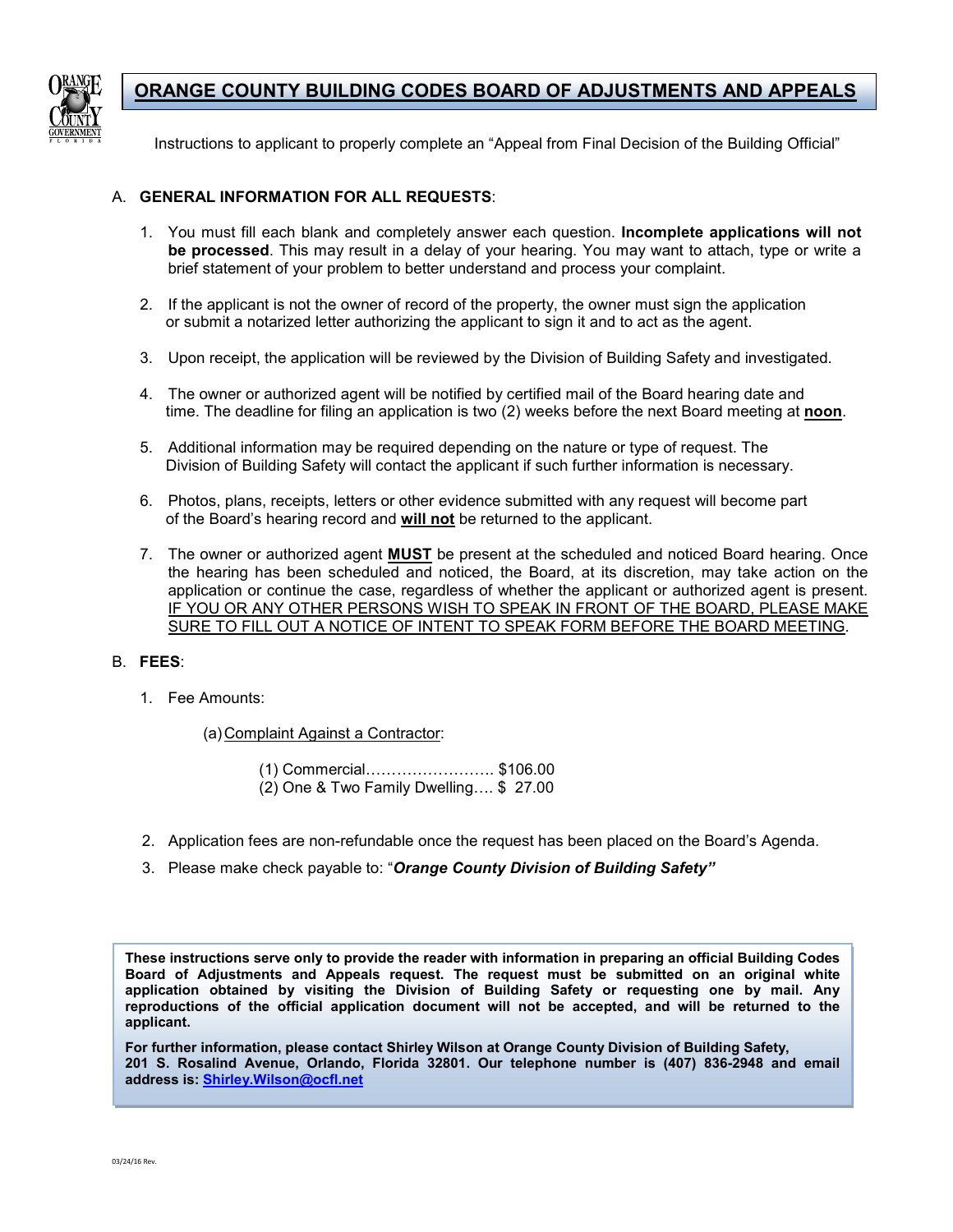$\Box$  $\Box$